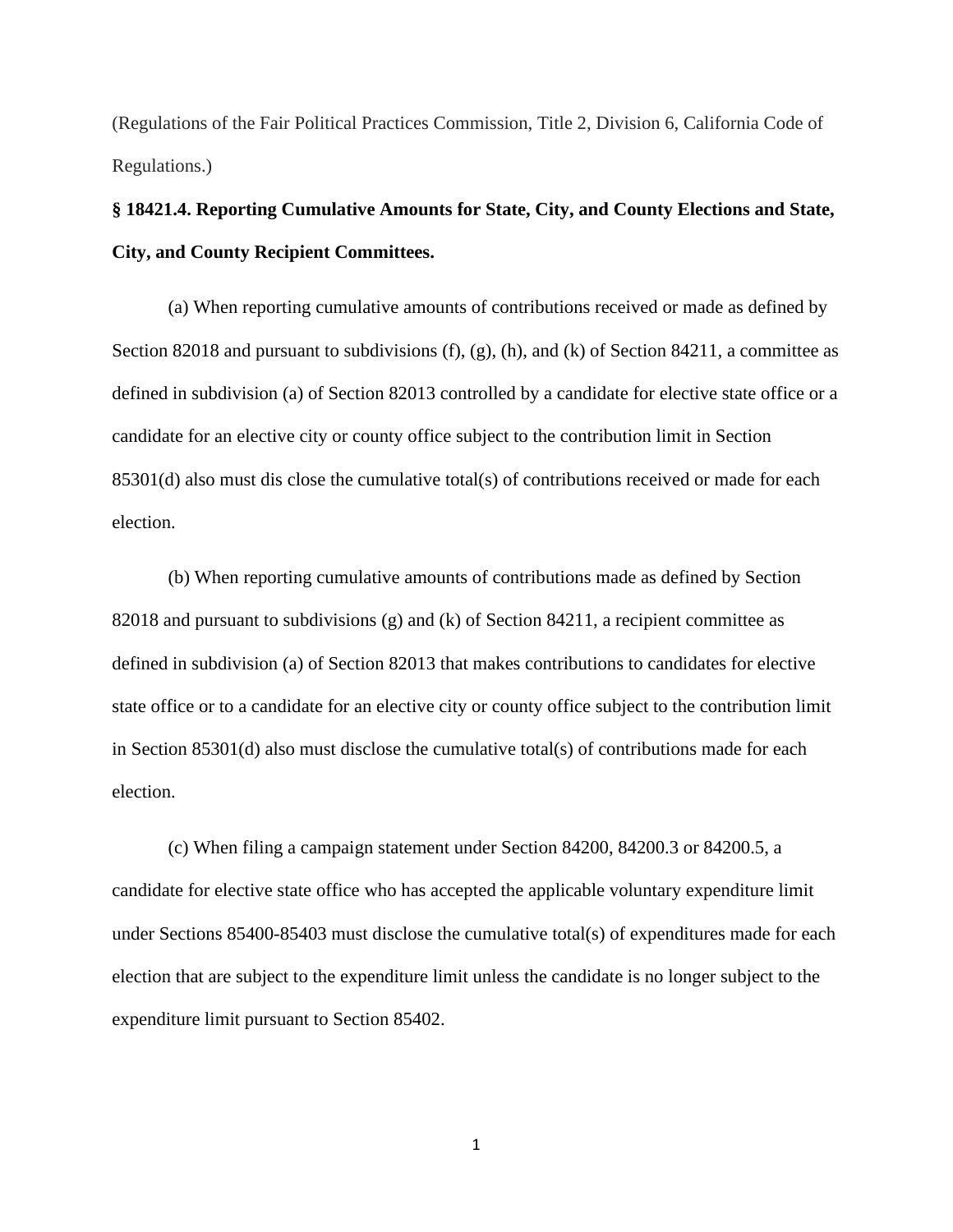(d) This regulation does not apply to a candidate for statewide elective office, or the candidate's controlled committee for that office, in an election held before November 6, 2002. This regulation applies on and after November 6, 2002, to a candidate for statewide elective office, and the candidate's controlled committee for that office, in an election held on or after November 6, 2002.

(e) This regulation does not apply to a candidate for an elective city or county office, or the candidate's controlled committee for that office, subject to the contribution limit in Section 85301(d) prior to January 1, 2021. This regulation applies on and after January 1, 2021, to a candidate for elective city or county office, and that candidate's controlled committee for that office, subject to the contribution limit in Section 85301(d), in an election held on or after January 1, 2021.

Note: Authority cited: Section 83112, Government Code. Reference: Sections 82018, 84211, 85301, 85302, 85303, 85305, 85306, 85307, 85314, 85400, 85401, 85402, 85403 and 85702.5, Government Code.

## **HISTORY**

1. New section filed 6-19-2001 as an emergency; operative 7-19-2001. A Certificate of Compliance must be transmitted to OAL by 11-16-2001 or emergency language will be repealed by operation of law on the following day. Submitted to OAL for filing pursuant to *Fair Political Practices Commission v. Office of Administrative Law*, 3 Civil C010924, California Court of Appeal, Third Appellate District, nonpublished decision, April 27, 1992 (FPPC regulations only subject to 1974 Administrative Procedure Act rulemaking requirements) (Register 2001, No. 25).

2. Editorial correction of History 1 (Register 2001, No. 29).